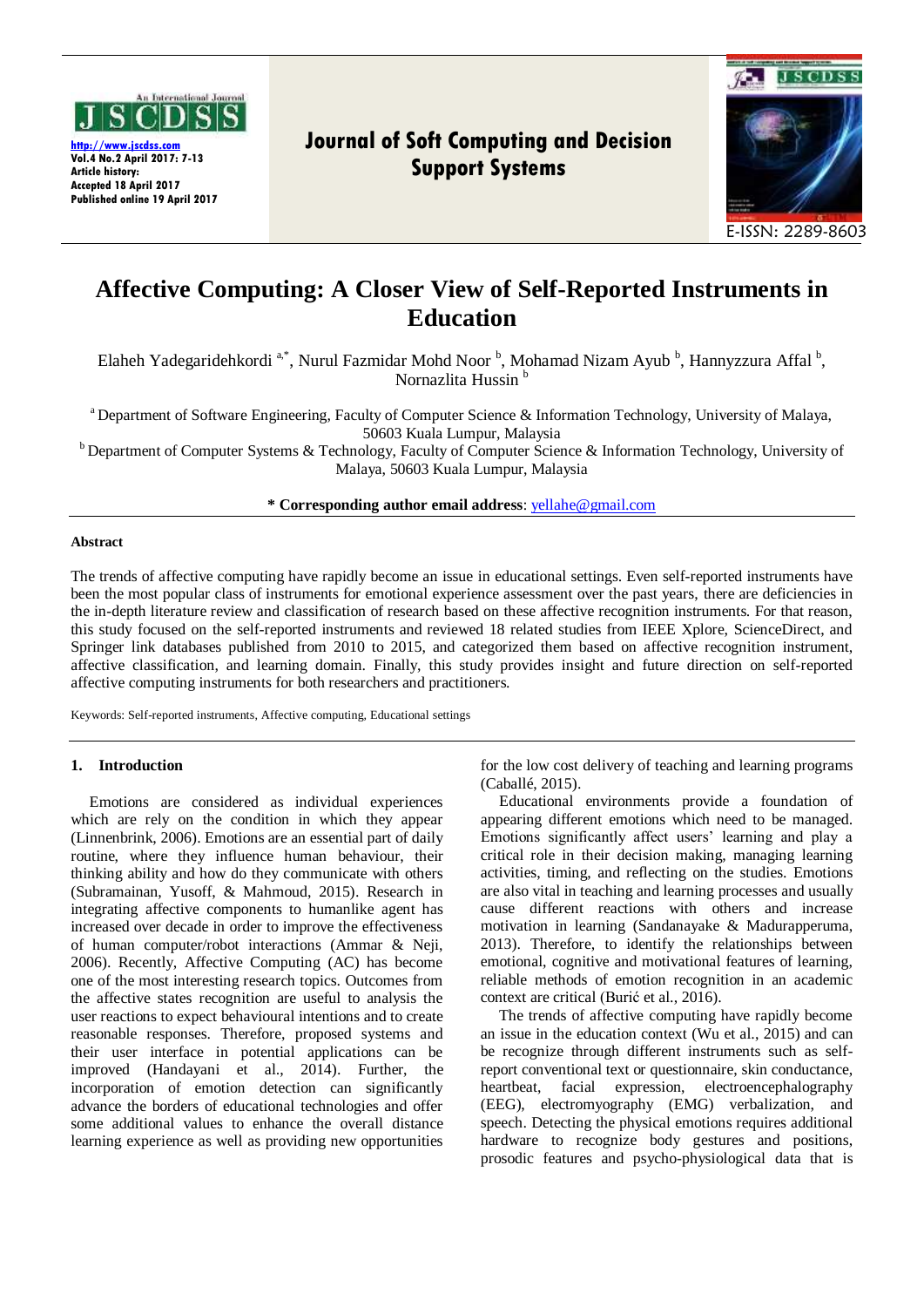matched with various emotional meanings. Drawbacks of this method are obtaining large amount of data and also that hardware is disturbing and prone to failure (Muñoz et al., , 2010). Sensors are most popular used devices able to get physiological measures which need an professional on how to interpret needed information from the collected data and are usually expensive (Barreto, Zhai, & Adjouadi, 2007; Hussain, AlZoubi, Calvo, & D'Mello, 2011). Further, according to (Sandanayake, Madurapperuma, & Dias, 2011) highly confirmed, structured and controlled learning environment need to collect the biological information of a learner and the provision to practice this scenario in open and distance learning environment is somewhat difficult. Hence, some other methods and instruments should be considered in measuring such emotions. In this situation, research on the recognition of different learning emotions from self-reported instruments is worth consideration. These instruments are reliable, easy to use and manage, cheap, and independent of any special equipment. To date, most review papers have focused on the origins of affective computing, trends and challenges, models, methods, and their applications (Calvo & D'Mello, 2010; Duo & Song, 2010; Malekzadeh, Mustafa, & Lahsasna, 2015; Moridis & Economides, 2008; Wu et al., 2015). Moreover, some of them review the state of the arts related to the unique emotion like boredom (Vogel-Walcutt, Fiorella, Carper, & Schatz, 2012) or stress (Alberdi, Aztiria, & Basarab, 2016). However, much less attention has been directed towards affective detection using self-reported instruments even none with focus on education. To cover the above mention gap, this study aims to review affective detection using self-reported instruments from 2010 to 2015 in education domain.

## **2. Research Methodology**

To find relevant papers, "emotion detection in education/learning", "affective computing in education/learning", "students' emotion", "self-reported emotion", "affective E-learning", "textual recognition in affective tutoring systems" were used as search terms/keywords. IEEE Xplore, Springer Link, and ScienceDirect were selected as appropriate online databases. To improve the quality of papers reviewed, only recent studies published from 2010 to 2015 in journals and conference proceedings were considered. Fig. 1 shows the process of selection of relevant papers. Using this approach, a total of 18 full text papers were selected and reviewed in this study.

## **3. Discussion**

As shown in Appendix A, 18 selected papers are categorized based on affective recognition instrument, affective classification, and learning domain. The distribution of research papers by year of publication between 2010 and 2015 is shown in Fig. 2. It is obvious that, even there is a peak of 5 related papers in 2011, the number of publications decrease dramatically in 2012.

However, the number of studies have steadily increased from 2013 and reached a peak of 5 papers in 2015 again. This shows the possibility for more research and improvement of self-reporting instruments in the areas of affective computing.



**Fig. 2.** Distribution of research papers by year of publication

Fig. 3. shows three kinds of self-reported instruments used for affective computing in educational settings. The questionnaire was still the most popular instrument in related studies (55%). 28% are multimodal which use mix instruments including self-reported instrument to recognize affective states of users. Additionally, using textbox/dialog

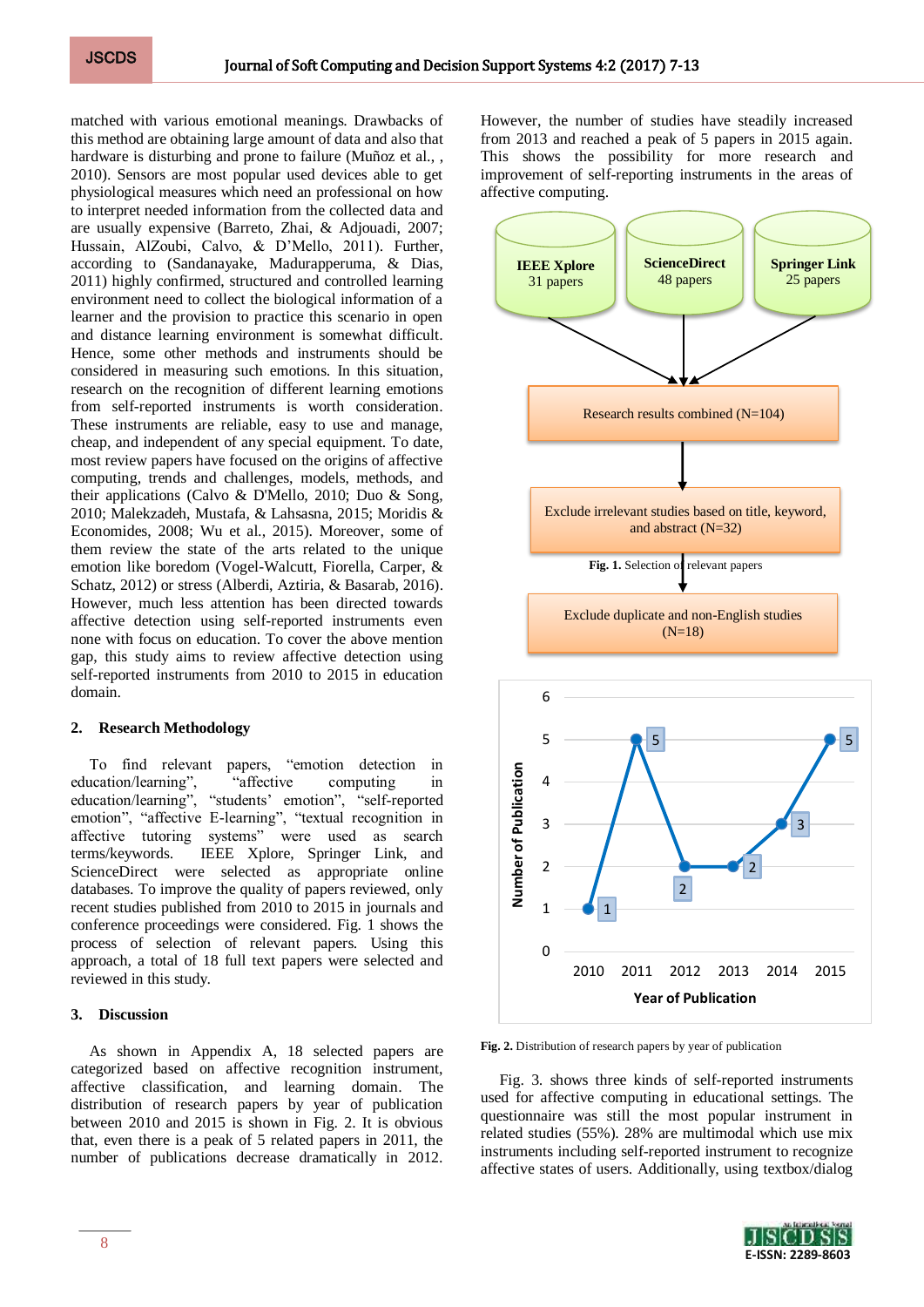box (17%) is also popular among related studies. According to (Lin, Wu, & Hsueh, 2014) questionnaire has the advantages collecting useful and reliable information from respondents without the need of huge amount of time and cost, and the ease of summarization and control, with the analytic results being neutral. Therefore, simplicity, reliability, and cost effectiveness are the main important reasons for high interest of researchers in applying questionnaire instrument in affective computing related studies.



**Fig. 3.** Self-reported instruments used in affective computing studies

As shown in Table 1, Achievement Emotions Questionnaire (AEQ), Mini-International Personality Item Pool (mini-IPIP), Agent Response Inventory (ARI), and Self-Assessment Manikin (SAM) are different questionnaires which are used in previous affective computing related studies.

**Achievement Emotions Questionnaire (AEQ)**: AEQ consists of 24 scales which cover nine different emotions in three different academic achievement settings: learningrelated, test-related, and class-related emotions.

**Mini-International Personality Item Pool (Mini-IPIP)**: The mini-IPIP is a 20-item version of the 50-item International Personality Item Pool-Five-Factor Model measure (Harley et al., 2015).

**Agent Response Inventory (ARI)**: ARI consists of 76 items examining the extent to which each of the Pedagogical Agents made users feel different discrete emotions (Harley et al., 2015).

**Self-Assessment Manikin (SAM)**: SAM allows the user to rate her valence (i.e., pleasantness of the emotion) and arousal (i.e., strength of the emotion) in a numerical scale (Salmeron-Majadas, Santos, & Boticario, 2014).

Harley et al. (2015) administrated AEQ, mini-IPIP, and ARI as self-reported instrument in order to examine the relationship between learners' trait emotions as well as personality traits and their agent-directed emotions. Salmeron-Majadas et al. (2014) collected some awkward personal information and evaluate the valence and arousal dimension of users' emotions using SAM. Among them, AEQ is the most popular questionnaire which is used by most of the researchers (Sandanayake & Madurapperuma, 2013), (Harley, Bouchet, & Azevedo, 2013), (Noteborn, Carbonell, Dailey-Hebert, & Gijselaers, 2012), (Pekrun, Goetz, Frenzel, Barchfeld, & Perry, 2011), (Sandanayake et al., 2011), (Muñoz et al., 2010) to detect emotion states of users in educational settings. These results probably because AEQ construction is based on a series of preliminary empirical and exploratory investigations. Further, it is a well-known instrument which has been applied in various studies since its introduction. According to (Pekrun et al., 2011) different scales of the AEQ have successfully been used to assess relationships between achievement emotions and students' learning and academic performance. They also indicated that the scales are reliable, internally and externally valid in terms of relationships with students' control-value appraisals, academic performance, and learning.

Table 2 illustrates that the top 10 used emotion status in self-reported questionnaires and textbox/dialog box instruments are enjoyment, boredom, anxiety, proud, shame, relief, hope, anger, hopelessness, and sadness. Overall, according to this table, unpleasant and negative emotion status are more reported to be considered by previous researchers in related studies.

**Table 1**

Various questionnaires used in affective computing studies

|                                                                                                                                                                          | <b>AEQ</b> | Mini-IPIP | <b>ARI</b> | <b>SAM</b> |
|--------------------------------------------------------------------------------------------------------------------------------------------------------------------------|------------|-----------|------------|------------|
| (Harley et al., 2015)                                                                                                                                                    | X          | Х         | X          |            |
| (Salmeron-Majadas et al., 2014)                                                                                                                                          |            |           |            | Х          |
| (Sandanayake & Madurapperuma, 2013),<br>(Harley et al., 2013),<br>(Noteborn et al., $2012$ ),<br>(Pekrun et al., 2011), (Sandanayake et al., 2011), (Muñoz et al., 2010) | X          |           |            |            |

AEQ: Achievement Emotions Questionnaire Mini-IPIP: Mini-International Personality Item Pool ARI: Agent Response Inventory

SAM: Self-Assessment Manikin

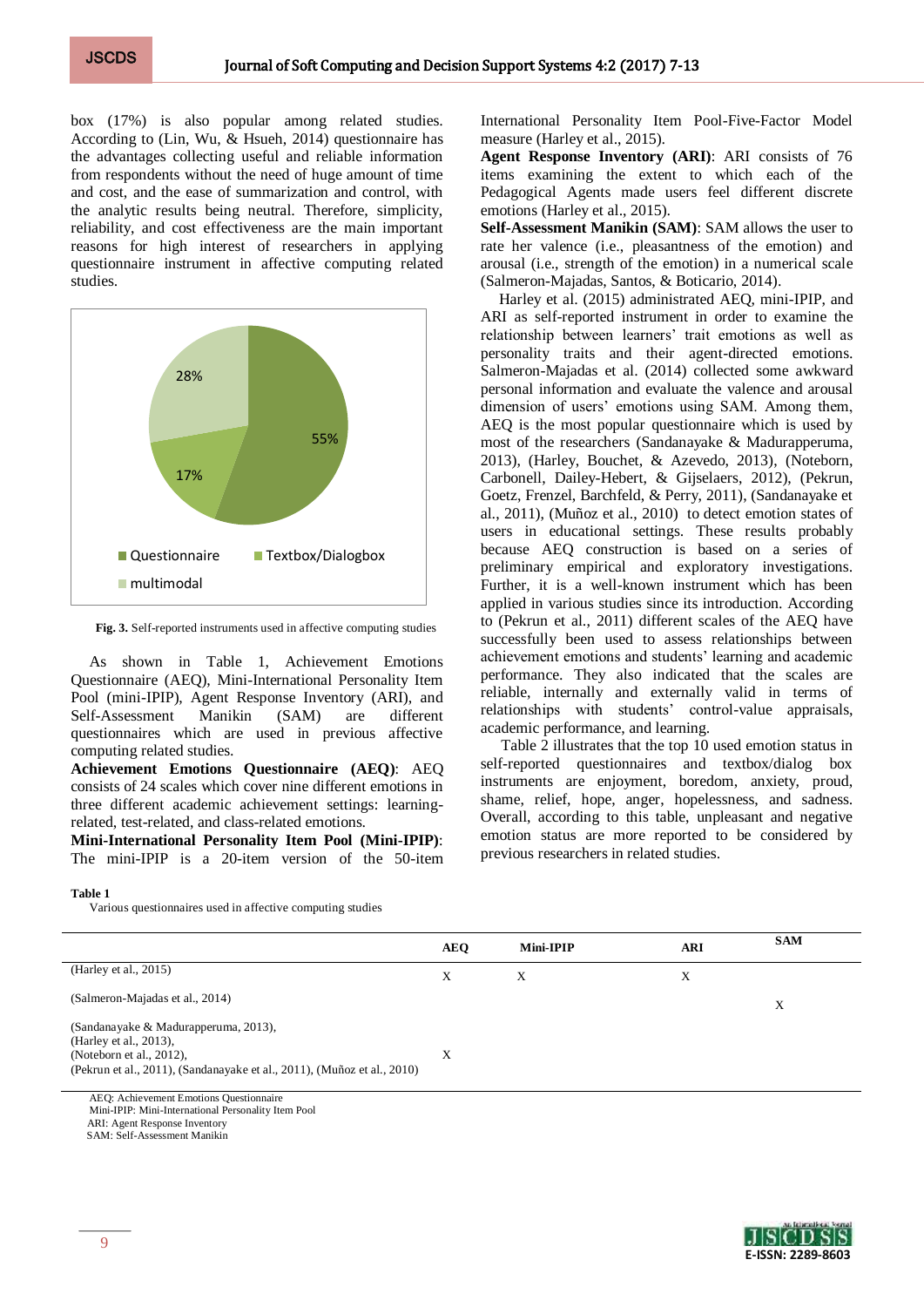## **Table 2**

Frequency of emotion status used in questionnaire and textbox/dialog box

| <b>Number</b>  | <b>Emotion</b> | <b>Frequency</b>        |
|----------------|----------------|-------------------------|
| 1              | enjoyment      | 10                      |
| $\overline{2}$ | boredom        | 9                       |
| $\overline{3}$ | anxiety        | 7                       |
| $\overline{4}$ | proud          | 6                       |
| 5              | shame          | 6                       |
| 6              | relief         | 6                       |
| 7              | hope           | 5                       |
| 8              | anger          | 5                       |
| 9              | hopelessness   | 5                       |
| 10             | sadness        | 4                       |
| 11             | natural        | 4                       |
| 12             | disappointed   | 3                       |
| 13             | excitement     | 3                       |
| 14             | frustration    | 3                       |
| 15             | confusion      | 3                       |
| 16             | satisfaction   |                         |
| 17             | anger          | $\frac{3}{3}$           |
| 18             | fear           | $\overline{\mathbf{3}}$ |
| 19             | happiness      | $\overline{c}$          |
| 20             | Curiosity      | $\overline{c}$          |
| 21             | Disgust        | $\overline{c}$          |
| 22             | surprise       | $\overline{c}$          |
| 23             | distress       | $\overline{2}$          |
| 24             | gratitude      | $\overline{2}$          |

Finally, as presented in Appendix A, self-reported instruments have been successfully used to assess affective states of users in different learning domains including: built environment management, math, history, digital arts, computer science, earth time zones, business, management.

## **4. Conclusion and Future Work**

Affective computing has increasingly attracted the attention of academics and practitioners in recent years. This study reviewed affective detection using self-reported instruments from 2010 to 2015 in educational settings. This review gives the clear idea regarding the various selfreported instruments and affective classification in related studies. In total, 18 research papers were studied and reviewed. Results showed that even some papers follow similar direction, there is an increasing potential for future research and improvement of self-reporting instruments in the areas of affective computing. Further, from three classifications, questionnaire was observed to be the most popular self-reported instrument with 10 papers. Meanwhile, AEQ is the most common questionnaire which was used to detect emotion states of users in educational settings. Enjoyment, boredom, anxiety, proud, shame, relief, hope, anger, hopelessness, and sadness were top 10 used emotion status in self-reported questionnaires. Finally, evidence showed that self-reported instruments have been successfully used to assess affective states of users in different learning domains. Based on the results of review process some insights and future directions on self-reported affective computing instruments are provided for both researchers and practitioners as below:

 Increasing number of studies using self-reported instruments in affective computing process witnesses

the increasing interest of researchers as well as increasing importance of these kind of instruments in affective computing studies in educational settings. Therefore, future studies are suggested to more concentrate on the usability of the self-reported instruments across different age groups, educational levels and countries.

- AEQ is reported as most popular self-reported questionnaire used in previous studies. However, since individuals in many situations cannot perceive and report their own emotions, it is suggested to the practitioners and researchers to develop new multimodal instruments combining AEQ instrument and other affective recognition methods such as facial expression, body gesture, eye tracking, heart rate, electroencephalogram (EEG), electrocardiography (ECG or EKG), and so on. Therefore, the enormous amount of information generated from both sensors and questionnaire may help to achieve more comprehensive understanding of learners' behavior in real-time environments. Meanwhile, investigation considering this category, its pros and cons, affective classifications, emotion models, and emotion recognition methods will be an interesting area for further research.
- The vast majority of reviewed studies focus on the management of negative emotions that are perceived as hindrance in an academic context. Although considering such emotions is very important, it would be recommended to practitioners and academics to focus on additional strategies aimed at managing the positive emotions, to enhance reaching the desired academic goals.
- Even self-reported instruments have been successfully used to assess affective states of users in different learning domains, these kinds of affect calculations can also be applied in the open and online education like MOOCs (Massive Open Online Courses) and Mlearning (Mobile learning) to provide more personalized learning environment and build more vivid scenario. Thus, future study on emotion-sensitive computerized MOOCs and M-learning is suggested.

This study only reviewed research papers published between 2010 and 2015, and our searches were based on three databases (IEEE Xplore, ScienceDirect, and Springer link). Therefore, future research is suggested to cover different period of time and databases to provide more indepth insights into research and development of affective computing in educational settings.

## **References**

- Alberdi, A., Aztiria, A., & Basarab, A. (2016). Towards an automatic early stress recognition system for office environments based on multimodal measurements: A review. Journal of biomedical informatics, 59, 49-75.
- Altrabsheh, N., Cocea, M., & Fallahkhair, S. (2015). Predicting students' emotions using machine learning techniques. Paper presented at the Artificial Intelligence in Education.

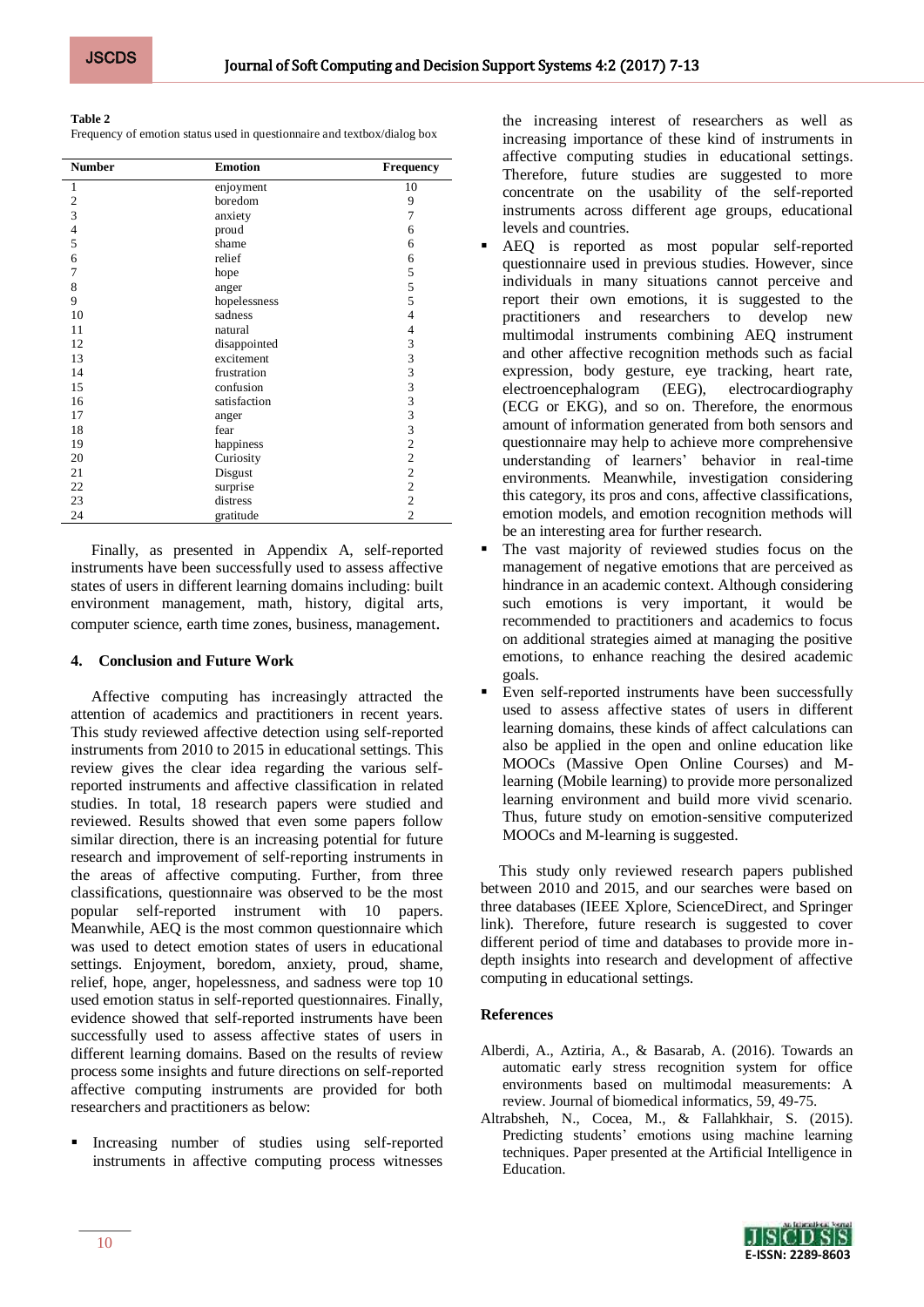- Ammar, M. B., & Neji, M. (2006). A multi-agent based system for affective peer-e-learning. Paper presented at the Proceedings of the 2nd international conference on Mobile multimedia communications.
- Barreto, A., Zhai, J., & Adjouadi, M. (2007). Non-intrusive physiological monitoring for automated stress detection in human-computer interaction Human–Computer Interaction (pp. 29-38): Springer.
- Burić, I., Sorić, I., & Penezić, Z. (2016). Emotion regulation in academic domain: Development and validation of the academic emotion regulation questionnaire (AERQ). Personality and Individual Differences, 96, 138-147.
- Caballé, S. (2015). Towards a Multi-modal Emotionawareness e-Learning System. Paper presented at the Intelligent Networking and Collaborative Systems (INCOS), 2015 International Conference on.
- Calvo, R. A., & D'Mello, S. (2010). Affect detection: An interdisciplinary review of models, methods, and their applications. Affective Computing, IEEE Transactions on, 1(1), 18-37.
- Chao, C.-J., Lin, H.-C. K., Lin, J.-W., & Tseng, Y.-C. (2012). An Affective Learning Interface with an Interactive Animated Agent. Paper presented at the Digital Game and Intelligent Toy Enhanced Learning (DIGITEL), 2012 IEEE Fourth International Conference on.
- Duo, S., & Song, L. X. (2010). Research on E-learning system based on affective computing. Paper presented at the Information Management and Engineering (ICIME), 2010 The 2nd IEEE International Conference on.
- Eyharabide, V., Amandi, A., Courgeon, M., Clavel, C., Zakaria, C., & Martin, J.-C. (2011). An ontology for predicting students' emotions during a quiz. Comparison with self-reported emotions. Paper presented at the Affective Computational Intelligence (WACI), 2011 IEEE Workshop on.
- Feidakis, M., Caballé, S., Daradoumis, T., Jiménez, D. G., & Conesa, J. (2014). Providing emotion awareness and affective feedback to virtualised collaborative learning scenarios. International Journal of Continuing Engineering Education and Life Long Learning 6, 24(2), 141-167.
- Gu, X., Li, Q., & Diao, R. (2011). Research of e-learning intelligent affective model based on BDI agent with learning materials Advances in Computer Science, Intelligent System and Environment (pp. 99-104): Springer.
- Handayani, D., Yaacob, H., Rahman, A., Wahab, A., Sediono, W., & Shah, A. (2014). Systematic review of computational modeling of mood and emotion. Paper presented at the Information and Communication Technology for The Muslim World (ICT4M), 2014 The 5th International Conference on.
- Harley, J. M., Bouchet, F., & Azevedo, R. (2013). Aligning and comparing data on emotions experienced during learning with MetaTutor. Paper presented at the Artificial Intelligence in Education.
- Harley, J. M., Bouchet, F., Hussain, M. S., Azevedo, R., & Calvo, R. (2015). A multi-componential analysis of emotions during complex learning with an intelligent multi-agent system. Computers in Human Behavior, 48, 615-625.
- Harley, J. M., Carter, C. C., Papaionnou, N., Bouchet, F., Landis, R. S., Azevedo, R., & Karabachian, L. (2015). Examining the Predictive Relationship Between

Personality and Emotion Traits and Learners' Agent-Direct Emotions. Paper presented at the Artificial Intelligence in Education.

- Hussain, M. S., AlZoubi, O., Calvo, R. A., & D'Mello, S. K. (2011). Affect detection from multichannel physiology during learning sessions with AutoTutor. Paper presented at the Artificial Intelligence in Education.
- Ismaail, M., & Mohd Zahid Syed Zainal Ariffin, S. (2014). Adapting to leamer's emotions through Animated Pedagogical Agent. Paper presented at the User Science and Engineering (i-USEr), 2014 3rd International Conference on.
- Jaques, P. A., Vicari, R., Pesty, S., & Martin, J.-C. (2011). Evaluating a cognitive-based affective student model Affective Computing and Intelligent Interaction (pp. 599- 608): Springer.
- Kaklauskas, A., Kuzminske, A., Zavadskas, E. K., Daniunas, A., Kaklauskas, G., Seniut, M., . . . Juozapaitis, A. (2015). Affective tutoring system for built environment management. Computers & Education, 82, 202-216.
- Lin, H.-C. K., Wu, C.-H., & Hsueh, Y.-P. (2014). The influence of using affective tutoring system in accounting remedial instruction on learning performance and usability. Computers in Human Behavior, 41, 514-522.
- Linnenbrink, E. A. (2006). Emotion research in education: Theoretical and methodological perspectives on the integration of affect, motivation, and cognition. Educational Psychology Review, 18(4), 307-314.
- Malekzadeh, M., Mustafa, M. B., & Lahsasna, A. (2015). A review of emotion regulation in intelligent tutoring systems. Educational Technology & Society, 18(4), 435- 445.
- Moridis, C., & Economides, A. (2008). Toward computeraided affective learning systems: a literature review. Journal of Educational Computing Research, 39(4), 313- 337.
- Muñoz, K., Mc Kevitt, P., Lunney, T., Noguez, J., & Neri, L. (2010). PlayPhysics: an emotional games learning environment for teaching physics Knowledge Science, Engineering and Management (pp. 400-411): Springer.
- Noteborn, G., Carbonell, K. B., Dailey-Hebert, A., & Gijselaers, W. (2012). The role of emotions and task significance in Virtual Education. The Internet and Higher Education, 15(3), 176-183.
- Pekrun, R., Goetz, T., Frenzel, A. C., Barchfeld, P., & Perry, R. P. (2011). Measuring emotions in students' learning and performance: The Achievement Emotions Questionnaire (AEQ). Contemporary Educational Psychology, 36(1), 36- 48.
- Salmeron-Majadas, S., Santos, O. C., & Boticario, J. G. (2014). An evaluation of mouse and keyboard interaction indicators towards non-intrusive and low cost affective modeling in an educational context. Procedia Computer Science, 35, 691-700.
- Sandanayake, T., & Madurapperuma, A. (2013). Affective elearning model for recognising learner emotions in online learning environment. Paper presented at the Advances in ICT for Emerging Regions (ICTer), 2013 International Conference on.
- Sandanayake, T., Madurapperuma, A., & Dias, D. (2011). Affective E Learning Model for Recognising Learner Emotions. International Journal of Information and Education Technology, 1(4), 315.

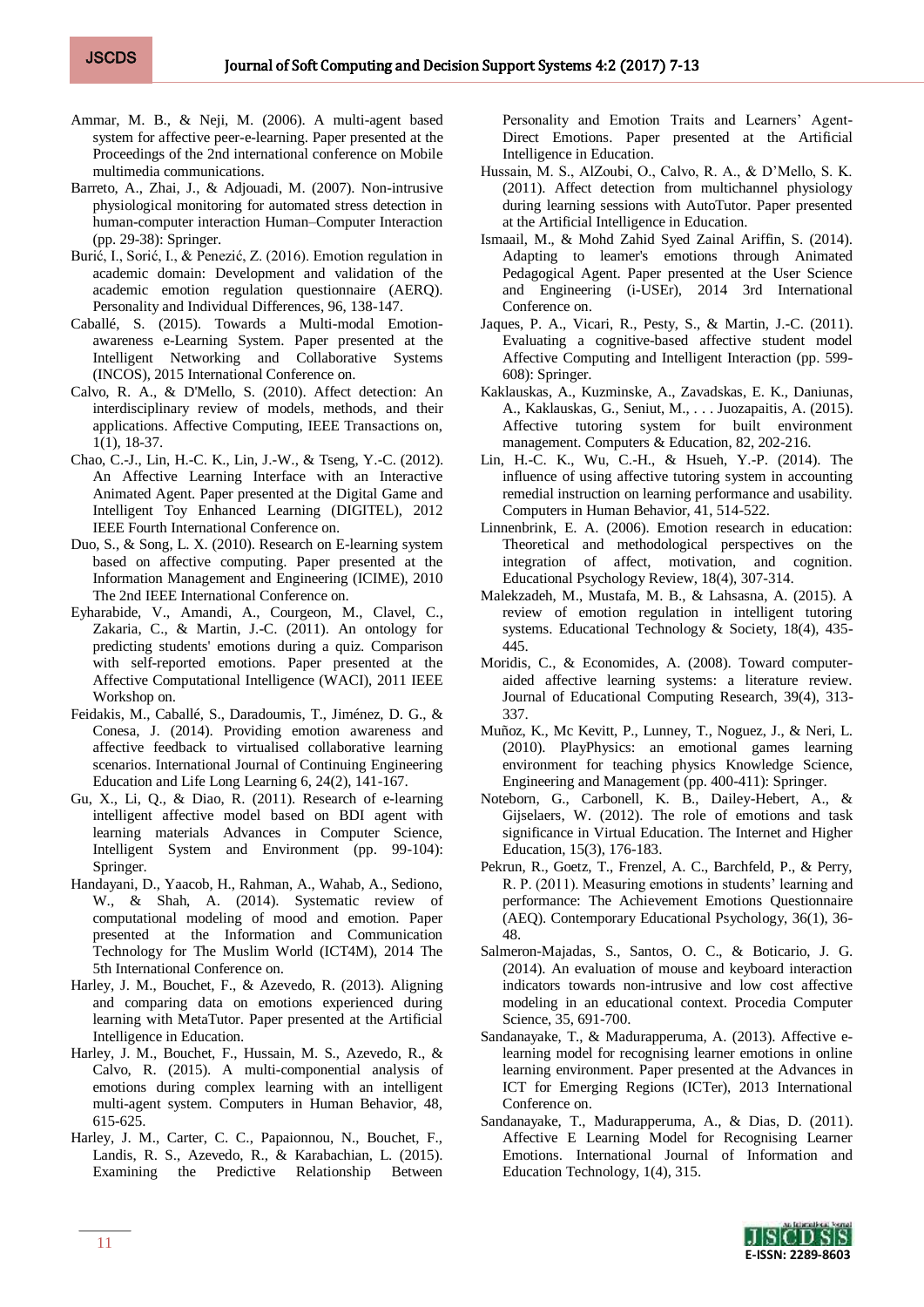- Subramainan, L., Yusoff, M. Z. M., & Mahmoud, M. A. (2015). A classification of emotions study in software agent and robotics applications research. Paper presented at the Agents, Multi-Agent Systems and Robotics (ISAMSR), 2015 International Symposium on.
- Vogel-Walcutt, J. J., Fiorella, L., Carper, T., & Schatz, S. (2012). The definition, assessment, and mitigation of state boredom within educational settings: A comprehensive review. Educational Psychology Review, 24(1), 89-111.
- Wu, C. H., Huang, Y. M., & Hwang, J. P. (2015). Review of affective computing in education/learning: Trends and challenges. British Journal of Educational Technology.